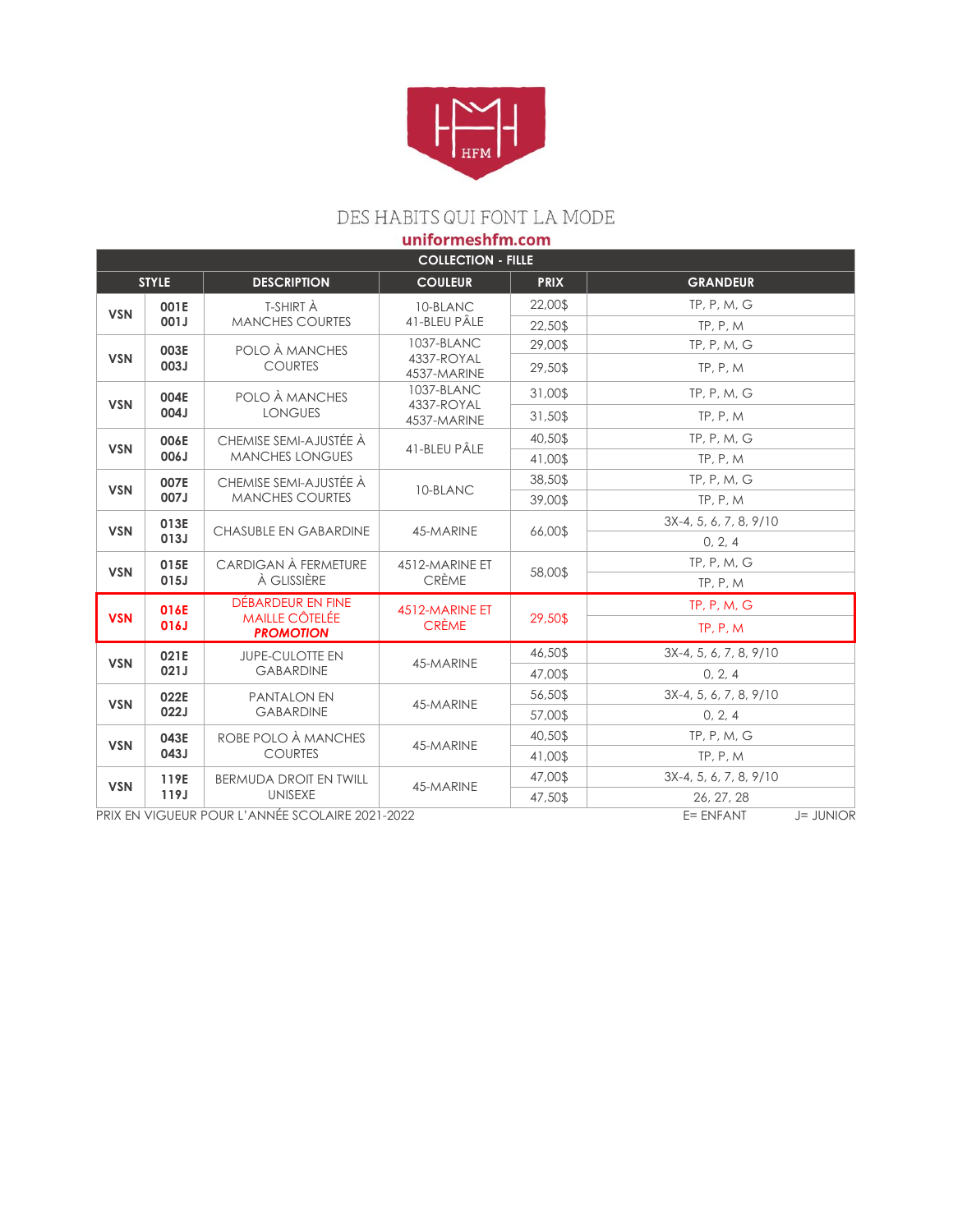

## DES HABITS QUI FONT LA MODE

uniformeshfm.com

| <b>COLLECTION - GARCON</b>                   |                               |                                          |                                       |                    |                        |  |
|----------------------------------------------|-------------------------------|------------------------------------------|---------------------------------------|--------------------|------------------------|--|
|                                              | <b>STYLE</b>                  | <b>DESCRIPTION</b>                       | <b>COULEUR</b>                        | <b>PRIX</b>        | <b>GRANDEUR</b>        |  |
| <b>VSN</b>                                   | 100E                          | <b>T-SHIRT À MANCHES</b>                 | 10-BLANC                              | 22,00\$            | TP, P, M, G            |  |
|                                              | 100J                          | <b>COURTES</b>                           | 41-BLEU PÂLE                          | 22,50\$            | TP, P, M               |  |
| <b>VSN</b>                                   | 101E                          | POLO À MANCHES<br>101J<br><b>COURTES</b> | 1045-BLANC<br>4345-ROYAL<br>45-MARINE | 29,00\$            | TP, P, M, G            |  |
|                                              |                               |                                          |                                       | 29,50\$            | TP, P, M               |  |
| <b>VSN</b>                                   | 104E<br>104J                  | CARDIGAN À COL POLO                      | 45-MARINE                             | 58,00\$            | TP, P, M, G            |  |
|                                              |                               |                                          |                                       |                    | TP, P, M               |  |
| <b>VSN</b>                                   | 105E                          | CHEMISE À MANCHES                        | 10-BLANC<br>42-BLEU FONCÉ             | 39,00\$            | TP, P, M, G            |  |
|                                              | 105J                          | <b>LONGUES</b>                           |                                       | 39,50\$            | TP, P, M               |  |
| <b>VSN</b>                                   | 106E                          | CHEMISE À MANCHES                        | 42-BLEU FONCÉ                         | 37,50\$            | TP, P, M, G            |  |
|                                              | 106J                          | <b>COURTES</b>                           |                                       | 38,00\$            | TP, P, M               |  |
| <b>VSN</b>                                   | 109E                          | PANTALON HABILLÉ EN                      | 45-MARINE                             | 60,00\$            | 3X-4, 5, 6, 7, 8, 9/10 |  |
|                                              | 109J                          | <b>GABARDINE</b>                         |                                       | 60,50\$            | 26, 27, 28             |  |
| <b>VSN</b>                                   | 111E                          | <b>DÉBARDEUR</b>                         | 45-MARINE                             | 45,00\$            | <b>TP, P, M, G</b>     |  |
|                                              | 111J                          |                                          |                                       |                    | TP, P, M               |  |
|                                              | POLO À MANCHES<br>113E        | 1045-BLANC<br>4345-ROYAL                 | 31,00\$                               | TP, P, M, G        |                        |  |
| <b>VSN</b>                                   | 113J                          | <b>LONGUES</b>                           | 45-MARINE                             | 31,50\$            | TP, P, M               |  |
| <b>VSN</b>                                   | 119E                          | <b>BERMUDA DROIT EN TWILL</b>            | 45-MARINE                             | 47,00\$            | 3X-4, 5, 6, 7, 8, 9/10 |  |
|                                              | 119J                          | <b>UNISEXE</b>                           |                                       | 47,50\$            | 26, 27, 28             |  |
| <b>COLLECTION - ÉDUCATION PHYSIQUE MIXTE</b> |                               |                                          |                                       |                    |                        |  |
|                                              | <b>STYLE</b>                  | <b>DESCRIPTION</b>                       | <b>COULEUR</b>                        | <b>PRIX</b>        | <b>GRANDEUR</b>        |  |
| <b>VSN</b>                                   | T-SHIRT SEMI-AJUSTÉ À<br>001E | 10-BLANC                                 | 22,00\$                               | <b>TP, P, M, G</b> |                        |  |
|                                              |                               | 001E<br><b>MANCHES COURTES</b>           | 41-BLEU PÂLE                          | 22,50\$            | TP, P, M               |  |
| <b>VSN</b>                                   | 100E<br>100J                  | <b>T-SHIRT À MANCHES</b>                 | 10-BLANC<br>41-BLEU PÂLE              | 22,00\$            | TP, P, M, G            |  |
|                                              |                               | <b>COURTES</b>                           |                                       | 22,50\$            | TP, P, M               |  |
| <b>VSN</b>                                   | 308E<br>308J                  | <b>SHORT SPORT</b>                       | 45-MARINE                             | 31,00\$            | P, M, G                |  |
|                                              |                               |                                          |                                       |                    | TP, P, M               |  |
| <b>VSN</b>                                   | 309E<br>309J                  | PANTALON SPORT                           | 45-MARINE                             | 45,00\$            | P.M.G                  |  |
|                                              |                               |                                          |                                       | 45,50\$            |                        |  |

PRIX EN VIGUEUR POUR L'ANNÉE SCOLAIRE 2021-2022